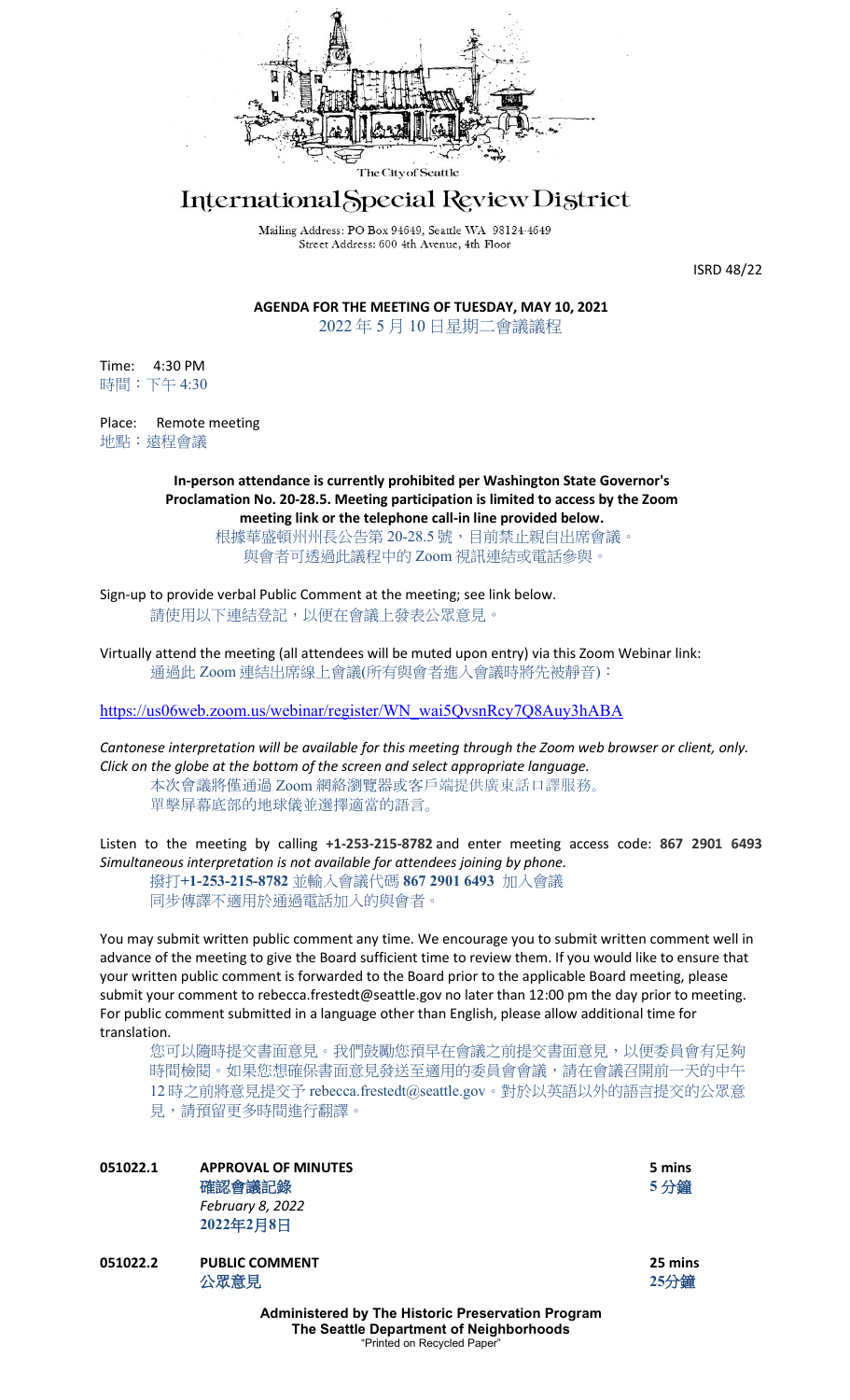Members of the public may sign up to address the International Special Review District Board for up to 2 minutes on matters on this agenda; total time allotted to public comment at this meeting is 25 minutes. Additional time will be allotted to accommodate for interpretation, as needed. Register online to speak during the Public Comment period at:

公眾可以就議程上的事項向國際區特別審查委員會登記發言,發言時間上限為 2 分鐘;公 眾意見環節的總時間為 25 分鐘,並將根據需要分配額外的時間進行口譯。 請在網上登記於公眾意見環節內發言:

[http://www.seattle.gov/neighborhoods/programs-and-services/historic-preservation/historic](http://www.seattle.gov/neighborhoods/programs-and-services/historic-preservation/historic-districts/international-special-review-district/public-comment)[districts/international-special-review-district/public-comment](http://www.seattle.gov/neighborhoods/programs-and-services/historic-preservation/historic-districts/international-special-review-district/public-comment)

Online registration to speak at the International Special Review District Board meeting will start at 2:30 PM the day of the meeting, and registration will end at the start of the Board meeting. Members of the public who wish to speak can either use the call-in number or use the Zoom link above. Speakers must be registered in order to be recognized by the Chair/Board staff.

在國際特別審查區委員會會議上發言的在線登記將於會議當天下午 2:30 開始,登記將在委 員會會議開始時結束。希望發言的公眾可以使用電話或上述的 Zoom 視訊連結參與。發言者 必須登記才能獲得主席/委員會工作人員的認可。

| 051022.3 | <b>BOARD BRIEFING</b> | <b>60 mins</b> |
|----------|-----------------------|----------------|
|          | 委員會簡報                 | 60 分鐘          |

051022.31 701 S. Jackson St. *Presenter/*主講者: Anton Dekom, Neiman Taber Architects

> Briefing on Use and Design proposal for new construction of an 8-story mixed-use building, to include approximately 202 apartments, 66 congregate dwellings, 18 small scale efficiency units, 118 one bedrooms and ground floor retail. No parking is proposed. The lot size is 13,439 sq. ft. The proposal includes demolition of a one-story noncontributing commercial building and related service station island. The focus of this briefing will be on evolution of the proposed massing and building design.

> 關於新建一座 8 層混合用途建築使用和設計提案的簡報,其中包括約238套公寓、 66 套集合住宅單位、18 套小型高效住宅單位和地面零售空間。沒設置停車。地塊 面積為 13,439 平方英尺。該提案包括拆除一層未獲充分利用的商業建築和相關的 服務站。本次簡報將重點討論擬議的建築量體與建築配置之演變。

## Presentation materials

Project summary (English) 項目介紹資料

項目概要 (英文)

[http://www.seattle.gov/Documents/Departments/Neighborhoods/HistoricPreserv](http://www.seattle.gov/Documents/Departments/Neighborhoods/HistoricPreservation/HistoricDistricts/InternationalDistrict/MeetingDocuments/ISRD510_Summary_English.pdf) [ation/HistoricDistricts/InternationalDistrict/MeetingDocuments/ISRD510\\_Summar](http://www.seattle.gov/Documents/Departments/Neighborhoods/HistoricPreservation/HistoricDistricts/InternationalDistrict/MeetingDocuments/ISRD510_Summary_English.pdf) [y\\_English.pdf](http://www.seattle.gov/Documents/Departments/Neighborhoods/HistoricPreservation/HistoricDistricts/InternationalDistrict/MeetingDocuments/ISRD510_Summary_English.pdf)

Project summary (Traditional Chinese)

項目概要 (繁體中文)

[http://www.seattle.gov/Documents/Departments/Neighborhoods/HistoricPreserv](http://www.seattle.gov/Documents/Departments/Neighborhoods/HistoricPreservation/HistoricDistricts/InternationalDistrict/MeetingDocuments/ISRD510_Summary_Trad_Chinese.pdf) [ation/HistoricDistricts/InternationalDistrict/MeetingDocuments/ISRD510\\_Summar](http://www.seattle.gov/Documents/Departments/Neighborhoods/HistoricPreservation/HistoricDistricts/InternationalDistrict/MeetingDocuments/ISRD510_Summary_Trad_Chinese.pdf) [y\\_Trad\\_Chinese.pdf](http://www.seattle.gov/Documents/Departments/Neighborhoods/HistoricPreservation/HistoricDistricts/InternationalDistrict/MeetingDocuments/ISRD510_Summary_Trad_Chinese.pdf)

Briefing and presentation materials

簡報及項目介紹資料

[http://www.seattle.gov/Documents/Departments/Neighborhoods/HistoricPreserv](http://www.seattle.gov/Documents/Departments/Neighborhoods/HistoricPreservation/HistoricDistricts/InternationalDistrict/MeetingDocuments/ISRD510_Briefing.pdf) [ation/HistoricDistricts/InternationalDistrict/MeetingDocuments/ISRD510\\_Briefing.](http://www.seattle.gov/Documents/Departments/Neighborhoods/HistoricPreservation/HistoricDistricts/InternationalDistrict/MeetingDocuments/ISRD510_Briefing.pdf) [pdf](http://www.seattle.gov/Documents/Departments/Neighborhoods/HistoricPreservation/HistoricDistricts/InternationalDistrict/MeetingDocuments/ISRD510_Briefing.pdf)